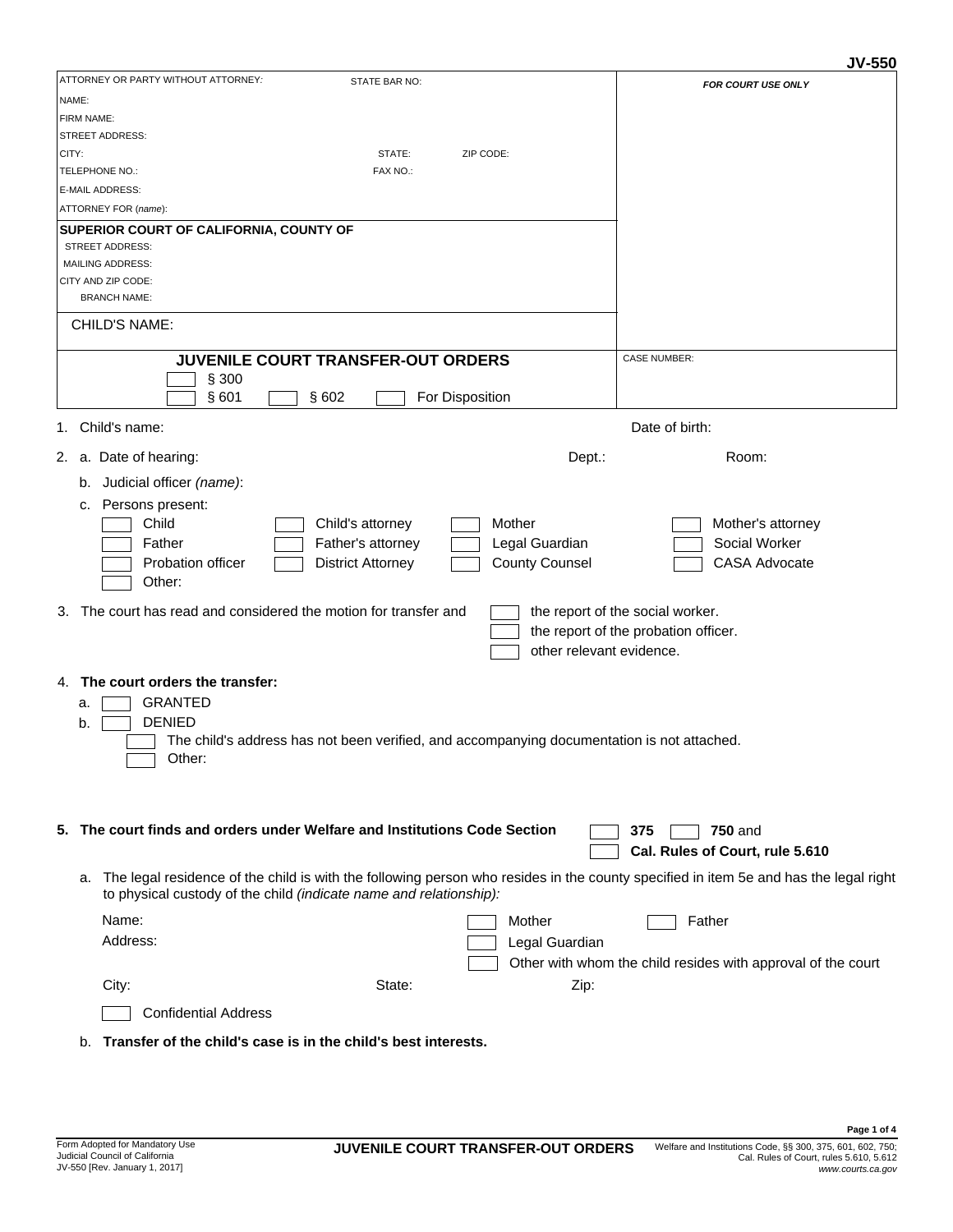|    | CHILD'S NAME:                                                                                                                                                                                                                                                                                                                                                                                                                                                                                                                                                                                                                                                                                                                                                                                                                                                                                                                                    |                          | <b>CASE NUMBER:</b> |  |  |
|----|--------------------------------------------------------------------------------------------------------------------------------------------------------------------------------------------------------------------------------------------------------------------------------------------------------------------------------------------------------------------------------------------------------------------------------------------------------------------------------------------------------------------------------------------------------------------------------------------------------------------------------------------------------------------------------------------------------------------------------------------------------------------------------------------------------------------------------------------------------------------------------------------------------------------------------------------------|--------------------------|---------------------|--|--|
|    |                                                                                                                                                                                                                                                                                                                                                                                                                                                                                                                                                                                                                                                                                                                                                                                                                                                                                                                                                  |                          |                     |  |  |
|    | c. The child currently resides with:<br>Parents                                                                                                                                                                                                                                                                                                                                                                                                                                                                                                                                                                                                                                                                                                                                                                                                                                                                                                  | Mother                   | Father              |  |  |
|    | Guardian<br>Name(s) (if different from 5a above):<br>Foster home (name):<br>Group home (name):<br>Residential facility (name):<br>Other (name):                                                                                                                                                                                                                                                                                                                                                                                                                                                                                                                                                                                                                                                                                                                                                                                                  | Relative (relationship): |                     |  |  |
|    | The address of the child's parent(s) (other than listed in 5a or 5c above):                                                                                                                                                                                                                                                                                                                                                                                                                                                                                                                                                                                                                                                                                                                                                                                                                                                                      |                          |                     |  |  |
|    | Name:                                                                                                                                                                                                                                                                                                                                                                                                                                                                                                                                                                                                                                                                                                                                                                                                                                                                                                                                            | Name:                    |                     |  |  |
|    | Address:                                                                                                                                                                                                                                                                                                                                                                                                                                                                                                                                                                                                                                                                                                                                                                                                                                                                                                                                         | Address:                 |                     |  |  |
|    | State:<br>Zip:                                                                                                                                                                                                                                                                                                                                                                                                                                                                                                                                                                                                                                                                                                                                                                                                                                                                                                                                   | State:                   | Zip:                |  |  |
| d. | The child is<br>detained<br>placed                                                                                                                                                                                                                                                                                                                                                                                                                                                                                                                                                                                                                                                                                                                                                                                                                                                                                                               | out-of-custody.          |                     |  |  |
| е. | The child's case is ordered transferred to the county of (specify):                                                                                                                                                                                                                                                                                                                                                                                                                                                                                                                                                                                                                                                                                                                                                                                                                                                                              |                          | Zip:                |  |  |
| f. | The child shall remain at the present address.<br>(1)                                                                                                                                                                                                                                                                                                                                                                                                                                                                                                                                                                                                                                                                                                                                                                                                                                                                                            |                          |                     |  |  |
|    | (2)<br>The child must be transported in custody to the receiving county at least two business days before the transfer-in<br>hearing date.                                                                                                                                                                                                                                                                                                                                                                                                                                                                                                                                                                                                                                                                                                                                                                                                       |                          |                     |  |  |
|    | (3)<br>Under prior orders of this court<br>the child was detained on (date):<br>(i)<br>the child was found to be described by section 300, subdivision:<br>(ii)<br>(b)(1)<br>(b)(2)<br>(c)<br>(d)<br>(f)<br>(a)<br>(e)<br>(g)<br>(h)<br>on (date):<br>(i)<br>(i)<br>dependency was declared on (date):<br>(iii)<br>the child was found to be described by section<br>on (date):<br>601<br>602<br>(iv)<br><b>Delinquency Disposition</b><br>(v)<br>Wardship was declared on (date):<br>Section 725 was imposed on (date):<br>Section 790 deferred entry of judgment was deferred on (date):<br>Out-of-home placement order was made on (date):<br>The last hearing was on (date):<br>(vi)<br>(iv)<br>mother<br>father<br>On (date):<br>the court ordered the<br>child<br>to appear at the transfer-in hearing.<br>g. A transfer-in hearing has been set<br>in receiving court for (date):<br>at (time):<br>in dept.:<br>at the following address: |                          |                     |  |  |
|    | h. The following hearings have been scheduled or need to be scheduled:<br>Disposition hearing<br>has been scheduled for (date):<br>needs to be scheduled.<br>other (identify):<br>Review hearing (type):<br>has been scheduled for (date):<br>needs to be scheduled.                                                                                                                                                                                                                                                                                                                                                                                                                                                                                                                                                                                                                                                                             |                          |                     |  |  |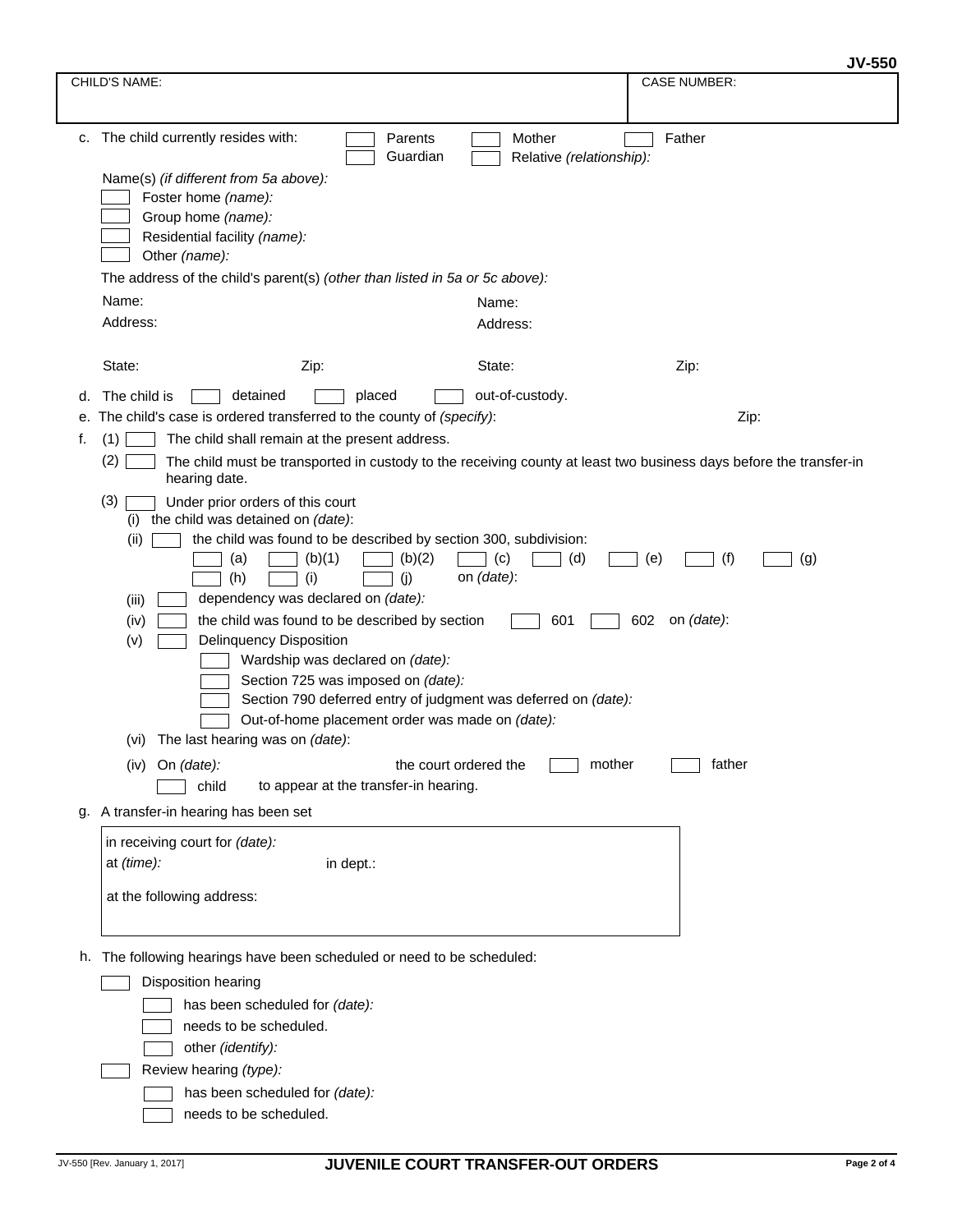|                                                                                                                                                 |    |                                            |                                                                                                                 |                                                                                                            |  |                     | <b>JV-550</b> |  |
|-------------------------------------------------------------------------------------------------------------------------------------------------|----|--------------------------------------------|-----------------------------------------------------------------------------------------------------------------|------------------------------------------------------------------------------------------------------------|--|---------------------|---------------|--|
|                                                                                                                                                 |    | CHILD'S NAME:                              |                                                                                                                 |                                                                                                            |  | <b>CASE NUMBER:</b> |               |  |
|                                                                                                                                                 |    |                                            |                                                                                                                 |                                                                                                            |  |                     |               |  |
| 6.                                                                                                                                              |    |                                            | The court further finds                                                                                         |                                                                                                            |  |                     |               |  |
|                                                                                                                                                 |    |                                            | a. Regarding the Indian Child Welfare Act (ICWA)                                                                |                                                                                                            |  |                     |               |  |
|                                                                                                                                                 |    |                                            | ICWA does apply; see minute order dated:                                                                        |                                                                                                            |  |                     |               |  |
|                                                                                                                                                 |    |                                            | ICWA does not apply; see minute order dated:                                                                    |                                                                                                            |  |                     |               |  |
|                                                                                                                                                 |    |                                            | The court has not yet determined whether ICWA is applicable.                                                    |                                                                                                            |  |                     |               |  |
|                                                                                                                                                 | b. |                                            | Jurisdiction under the Uniform Child Custody Jurisdiction and Enforcement Act                                   |                                                                                                            |  |                     |               |  |
|                                                                                                                                                 |    |                                            | has been established.<br>has not been established.                                                              | is not applicable.                                                                                         |  |                     |               |  |
|                                                                                                                                                 |    |                                            |                                                                                                                 |                                                                                                            |  |                     |               |  |
|                                                                                                                                                 | c. |                                            | An application for special immigrant juvenile status is pending.                                                |                                                                                                            |  |                     |               |  |
|                                                                                                                                                 | d  |                                            | An application for SSI is pending.                                                                              |                                                                                                            |  |                     |               |  |
|                                                                                                                                                 | е. | (1)                                        |                                                                                                                 | This child has special education needs. An Individual Education Plan has been created by (school district) |  |                     |               |  |
|                                                                                                                                                 |    |                                            |                                                                                                                 |                                                                                                            |  |                     |               |  |
|                                                                                                                                                 |    |                                            | The child does not have special education needs.                                                                |                                                                                                            |  |                     |               |  |
|                                                                                                                                                 |    |                                            | The child has other education issues (specify):                                                                 |                                                                                                            |  |                     |               |  |
|                                                                                                                                                 |    | (2)                                        |                                                                                                                 |                                                                                                            |  |                     |               |  |
| The court has limited the rights of the parent or guardian to make educational or developmental-services decisions<br>for the child (optional). |    |                                            |                                                                                                                 |                                                                                                            |  |                     |               |  |
|                                                                                                                                                 |    |                                            |                                                                                                                 | The court has appointed an educational rights holder under JV-535 (dated):                                 |  |                     |               |  |
| The local educational agency has appointed a surrogate parent under JV-536 (dated):                                                             |    |                                            |                                                                                                                 |                                                                                                            |  |                     |               |  |
|                                                                                                                                                 |    |                                            | Name of the educational rights holder or surrogate parent:                                                      |                                                                                                            |  |                     |               |  |
|                                                                                                                                                 |    | (3)                                        |                                                                                                                 | Name of child's last school and/or school district attended                                                |  |                     |               |  |
|                                                                                                                                                 | f. |                                            |                                                                                                                 |                                                                                                            |  |                     |               |  |
|                                                                                                                                                 |    | The child has the following juvenile cases |                                                                                                                 |                                                                                                            |  |                     |               |  |
|                                                                                                                                                 |    |                                            | <b>Case Number</b>                                                                                              | County                                                                                                     |  | <b>Case Type</b>    |               |  |
|                                                                                                                                                 |    |                                            |                                                                                                                 |                                                                                                            |  |                     |               |  |
|                                                                                                                                                 |    |                                            |                                                                                                                 |                                                                                                            |  |                     |               |  |
|                                                                                                                                                 |    |                                            |                                                                                                                 |                                                                                                            |  |                     |               |  |
|                                                                                                                                                 |    |                                            | Visitation has been determined as indicated on minute order dated:                                              |                                                                                                            |  |                     |               |  |
|                                                                                                                                                 | g  |                                            |                                                                                                                 |                                                                                                            |  |                     |               |  |
|                                                                                                                                                 |    |                                            | Reunification services were ordered for the parent(s)/legal guardian(s) on minute order dated:                  |                                                                                                            |  |                     |               |  |
|                                                                                                                                                 |    |                                            | Parentage has been determined as indicated on minute order dated:                                               |                                                                                                            |  |                     |               |  |
| A WIC § 241.1 determination that (check one, or both if a dual-status county)<br>dependency                                                     |    |                                            |                                                                                                                 |                                                                                                            |  |                     |               |  |
|                                                                                                                                                 |    |                                            | delinquency serves the best interest of the child and protection of the public is indicated in the minute order |                                                                                                            |  |                     |               |  |
|                                                                                                                                                 |    |                                            | dated:                                                                                                          |                                                                                                            |  |                     |               |  |
|                                                                                                                                                 |    |                                            | If a dual status county, the lead court/agency                                                                  |                                                                                                            |  |                     |               |  |
|                                                                                                                                                 |    |                                            | was identified as:                                                                                              | or                                                                                                         |  | was deferred.       |               |  |
|                                                                                                                                                 | ĸ. |                                            | The child has the following extraordinary medical needs:                                                        |                                                                                                            |  |                     |               |  |
|                                                                                                                                                 |    |                                            | Orders regarding psychotropic medication were made on:                                                          |                                                                                                            |  |                     |               |  |
| Confinement time/custody credit (Delinquency Cases Only)<br>m.                                                                                  |    |                                            |                                                                                                                 |                                                                                                            |  |                     |               |  |
|                                                                                                                                                 |    |                                            | i. As of                                                                                                        | the overall term of confinement time in the sending county was:                                            |  |                     |               |  |
|                                                                                                                                                 |    |                                            | ii. Overall custody credits:                                                                                    |                                                                                                            |  |                     |               |  |
|                                                                                                                                                 | n. |                                            | Other:                                                                                                          |                                                                                                            |  |                     |               |  |